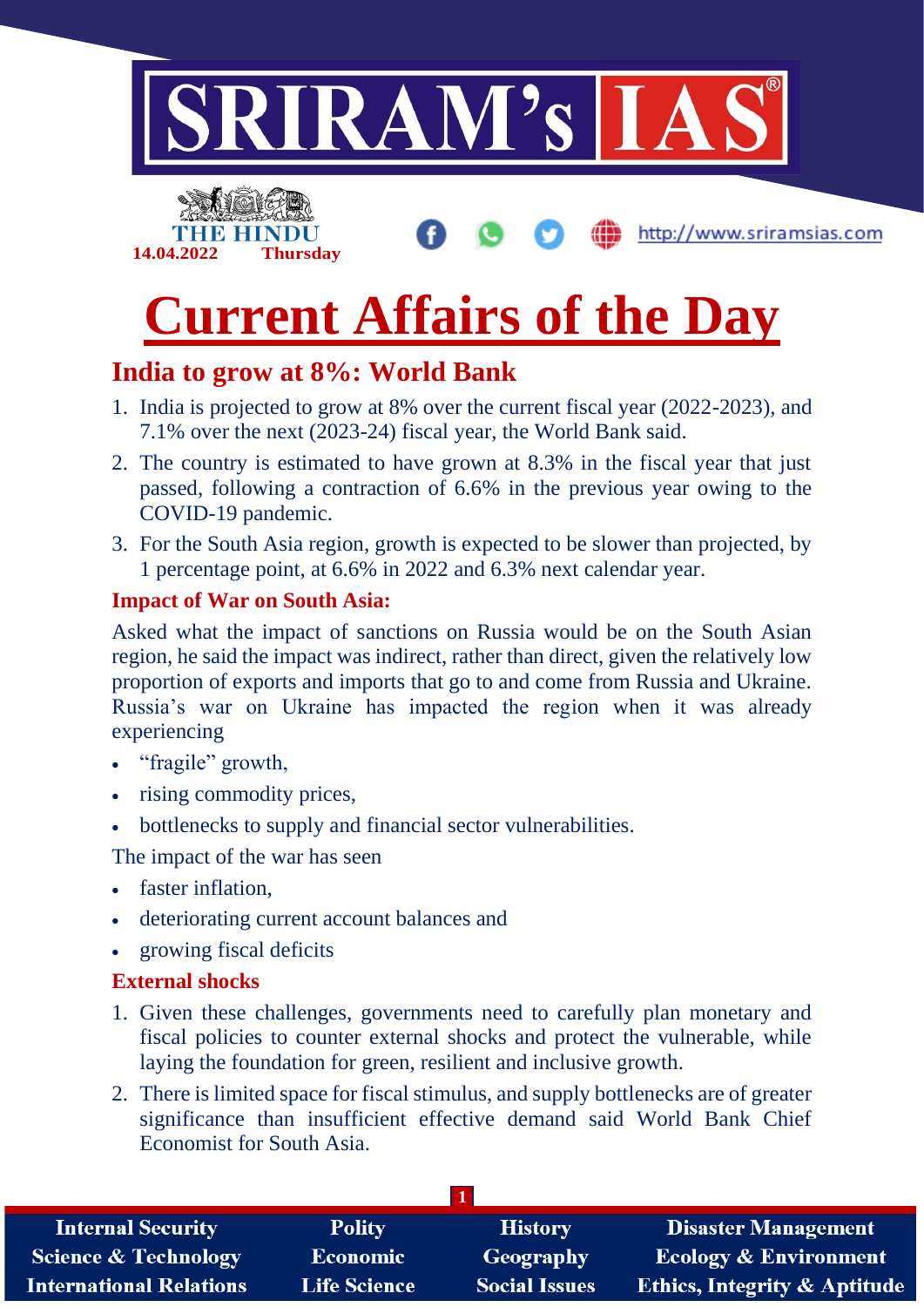

**14.04.2022 Thursday**

http://www.sriramsias.com

### **House panel deliberates on Bill to raise marriage age for women**

- 1. According to sources, the Parliamentary Standing Committee on Education, Women, Children, Youth and Sports met some of the members of the task force appointed by the government in June 2020, which recommended raising the age of marriage to improve the nutritional status of mothers and babies and curb infant and maternal mortality rates.
- 2. It was on the basis of this task force's recommendations that the Ministry of Women and Child Development introduced the Bill in Parliament, which was referred to the Standing Committee following calls for greater scrutiny from the Opposition parties.

#### **Access to education**

The panel was also told that the issue of raising the age of marriage for women must be accompanied by measures that help delay underage marriages

| <b>Age Group</b> | Rural      | <b>Urban</b> | <b>Total</b> |
|------------------|------------|--------------|--------------|
| All ages         | 25.5       | 12.1         | 37.6         |
| 18-19 years      | 10.6       | 3.1          | 7.5          |
| $20 - 21$        | 4.9        | 2.6          | 21.2         |
| $18 - 21$        | 15.5 (61%) | 5.7(47%)     | 21.2 (56%)   |

Figures in million (in brackets are % of totals) Source: Figures for 5 years preceding Census, 2011

|                                                | <b>MINIMUM AGE FOR MARRIAGE IN DIFFERENT COUNTRIES</b> |                                                                |                      |
|------------------------------------------------|--------------------------------------------------------|----------------------------------------------------------------|----------------------|
| <b>None</b><br>Saudi Arabia, 14 years<br>Vaman | Less than<br>Sudan (ouberty).                          | 18 years 21 years<br>143 countries. 20 countries.<br>including | including Indonesia. |



As India proposes to raise the legal age of marriage for women from 18 to 21 years, a look at minimum age at which some countries allow females to marry with parental consent

| 12-14 yrs                     | 15-16 yrs                                                                                          | 18 yrs | 21 yrs          |           |
|-------------------------------|----------------------------------------------------------------------------------------------------|--------|-----------------|-----------|
|                               |                                                                                                    |        | Uruguay         | yrs<br>12 |
|                               |                                                                                                    |        | Bolivia:        | 14        |
|                               |                                                                                                    |        | Afghanistan     | 15        |
|                               |                                                                                                    |        | <b>Brazil</b>   | 16        |
|                               |                                                                                                    |        | Canada          | 16        |
|                               |                                                                                                    |        | China           | 16        |
|                               |                                                                                                    |        | Germany         | 16        |
|                               |                                                                                                    |        | Japan           | 16        |
|                               |                                                                                                    |        | UK              | 16        |
|                               |                                                                                                    |        | Zimbabwe        | 16        |
|                               |                                                                                                    |        | <b>Russia</b>   | 16        |
|                               | The marriage age in the<br>US is determined by each                                                |        | India           | 18        |
|                               | state and territory; the age                                                                       |        | Nepal           | 18        |
|                               | at which girls can marry<br>without parental of<br>judicial consent is higher<br>in most countries |        | <b>Trinidad</b> | 18        |
|                               |                                                                                                    |        | Senegal         | 18        |
|                               |                                                                                                    |        | Rwanda          | 21        |
|                               |                                                                                                    |        | Singapore       | 21        |
| Source: UN Data, news reports |                                                                                                    |        |                 |           |

such as access to education and improving women's safety.

| <b>Internal Security</b>        | <b>Polity</b>       | <b>History</b>       | <b>Disaster Management</b>              |
|---------------------------------|---------------------|----------------------|-----------------------------------------|
| <b>Science &amp; Technology</b> | <b>Economic</b>     | <b>Geography</b>     | <b>Ecology &amp; Environment</b>        |
| <b>International Relations</b>  | <b>Life Science</b> | <b>Social Issues</b> | <b>Ethics, Integrity &amp; Aptitude</b> |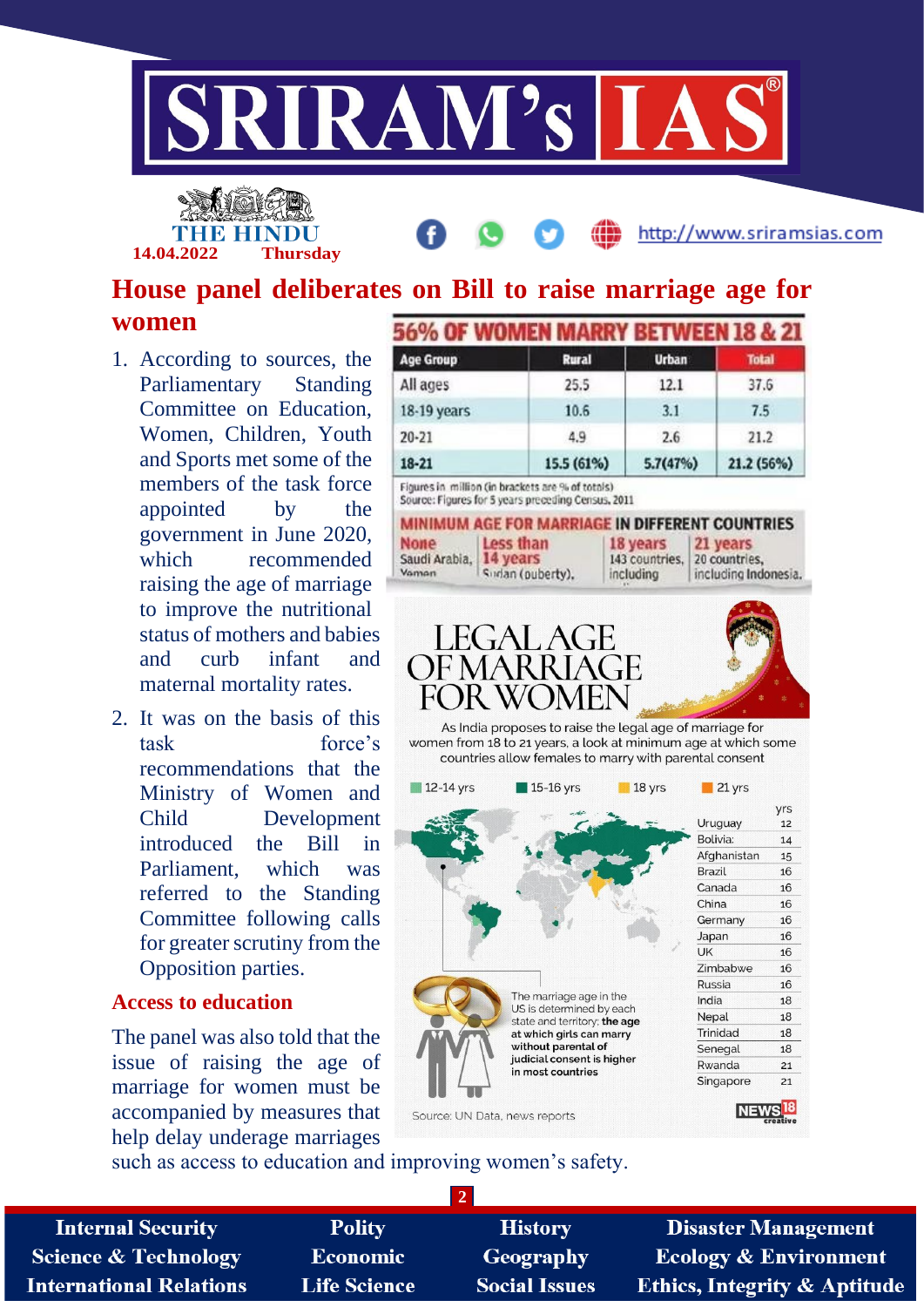



http://www.sriramsias.com

#### **Strident Opposition:**

- 1. It is learnt that the parliamentary panel received 95,000 emails out of which 90,000 opposed the Bill.
- 2. One Congress MP said "a hasty legislation may end up creating social confusion" and "it will harm many women in our society".
- 3. Many also argue that increasing the legal age at marriage for women will expand the number of marriages deemed underage and render young adults without legal protection.
- 4. The Bill has attracted criticism from the civil society, which has demanded that there is a need for
	- improved access to education,
	- skill training and employment opportunities,
	- safety for women and
	- strengthening maternal health services to reduce maternal and infant mortality rates.

## **OBC entrepreneurs own nearly 30% of India's MSMEs**

- 1. As of March 31, 2022, the number of MSMEs owned by OBCs was 23.31 lakh units, out of a total of about 80.16 lakh units in the country.
- 2. Of the OBC-owned units, around 41% are located in three States Tamil Nadu (14.5%), Maharashtra (14.4%) and Rajasthan (12.4%), according to a perusal of the data furnished by the Office of the MSME Development Commissioner.
- 3. The data was compiled on the basis of the units that have registered themselves with the authorities through the Udyam portal.

#### **The dominance of the general category:**

- 1. According to the social category-wise distribution, the General Category accounts for the highest share of the MSME units with 61.8%. In absolute figures, there are 49.56 lakh units belonging to this category.
- 2. As many as  $6.8\%$  of the units around  $5.43$  lakh are owned by entrepreneurs from the Scheduled Castes, while entrepreneurs from the Scheduled Tribes run about 1.68 lakh units with a 2.1% share.

| <b>Internal Security</b>        | <b>Polity</b>       | <b>History</b>       | <b>Disaster Management</b>              |
|---------------------------------|---------------------|----------------------|-----------------------------------------|
| <b>Science &amp; Technology</b> | <b>Economic</b>     | Geography            | <b>Ecology &amp; Environment</b>        |
| <b>International Relations</b>  | <b>Life Science</b> | <b>Social Issues</b> | <b>Ethics, Integrity &amp; Aptitude</b> |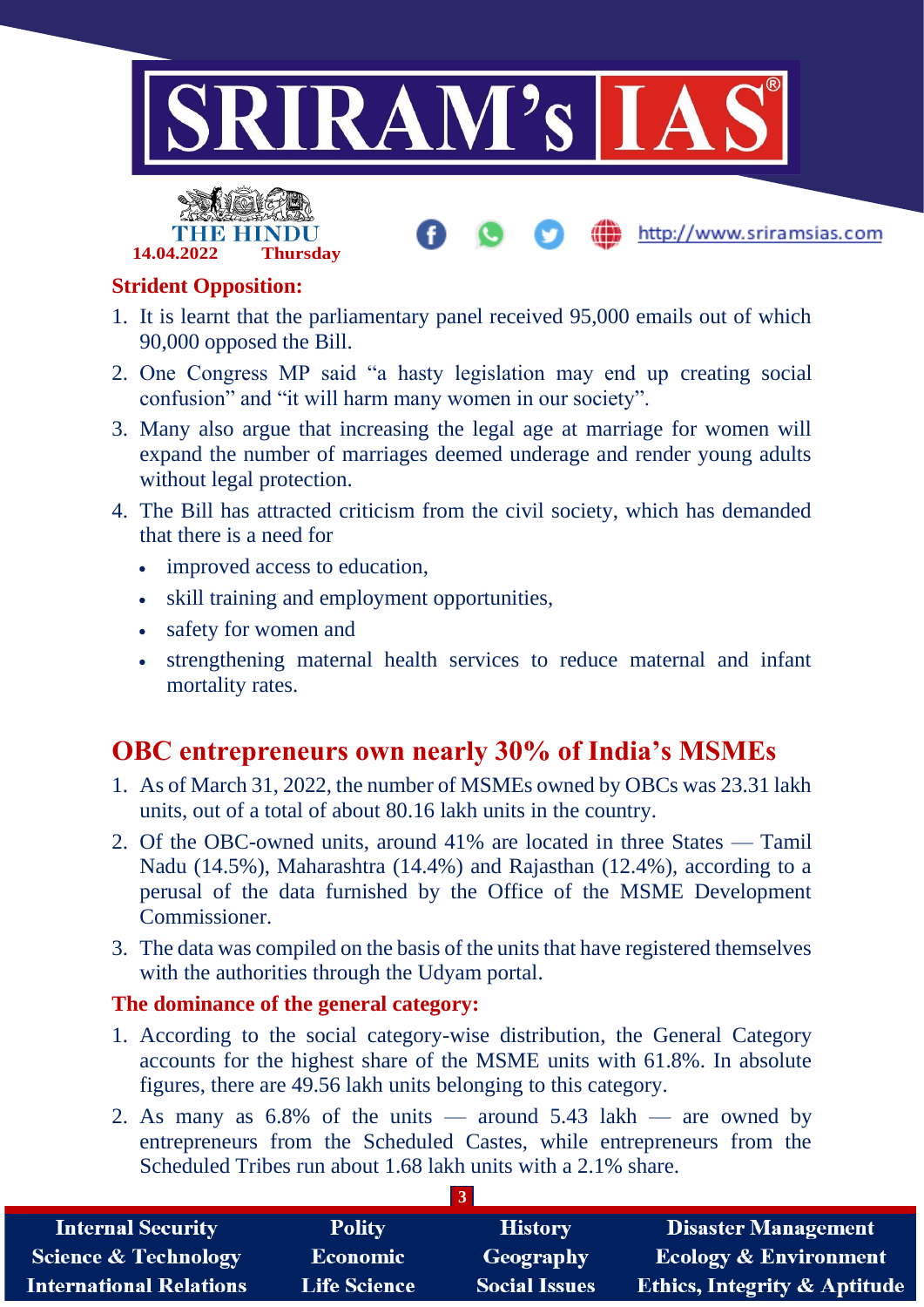|                                                               | IRAW'S                                                                       |                                                                        |                                                                         |
|---------------------------------------------------------------|------------------------------------------------------------------------------|------------------------------------------------------------------------|-------------------------------------------------------------------------|
|                                                               |                                                                              |                                                                        | http://www.sriramsias.com                                               |
| 14.04.2022<br><b>Thursday</b>                                 | <b>Earlier and Revised Definition of MSMEs</b>                               |                                                                        |                                                                         |
| <b>Earlier MSME Classification</b>                            |                                                                              |                                                                        |                                                                         |
| <b>Criteria:</b> Investment in Plant & Machinery or Equipment |                                                                              |                                                                        |                                                                         |
| <b>Classification</b>                                         | <b>Micro</b>                                                                 | <b>Small</b>                                                           | <b>Medium</b>                                                           |
| Manufacturing<br><b>Enterprises</b>                           | <b>Investment</b><br>$<$ ₹ 25 lac                                            | <b>Investment</b><br>$<$ ₹ 5 cr.                                       | Investment<br>$<$ ₹ 10 cr.                                              |
| <b>Services</b><br>Enterprise                                 | <b>Investment</b><br>$<$ ₹ 10 $\alpha$                                       | <b>Investment</b><br>$<$ ₹2 cr.                                        | Investment<br>$\leq$ ₹ 5 cr.                                            |
| <b>Revised MSME Classification</b>                            |                                                                              |                                                                        |                                                                         |
| <b>Composite Criteria: Investment and Annual Turnover</b>     |                                                                              |                                                                        |                                                                         |
|                                                               |                                                                              |                                                                        | <b>Medium</b>                                                           |
| <b>Classification</b>                                         | <b>Micro</b>                                                                 | <b>Small</b>                                                           |                                                                         |
| Manufacturing<br>& Services                                   | <b>Investment</b><br>$<$ ₹ 1 cr. &<br><b>Turnover</b><br>$\mathbf{<}$ ₹ 5 cr | <b>Investment</b><br>$<$ ₹ 10 cr. &<br><b>Turnover</b><br>$<$ ₹ 50 cr. | <b>Investment</b><br>$<$ ₹ 20 cr. &<br><b>Turnover</b><br>$<$ ₹ 100 cr. |

## **Cabinet approves extension of key rural bodies' scheme**

1. The Union Cabinet approved an extension to the Rashtriya Gram Swaraj Abhiyan (RGSA), a *centrally-sponsored scheme* to help rural India achieve key targets of the United Nations' Sustainable Development Goals (SDGs) that were part of the 2030 Agenda for Sustainable Development.

| <b>Internal Security</b>        | <b>Polity</b>       | <b>History</b>       | <b>Disaster Management</b>              |
|---------------------------------|---------------------|----------------------|-----------------------------------------|
| <b>Science &amp; Technology</b> | Economic            | Geography            | <b>Ecology &amp; Environment</b>        |
| <b>International Relations</b>  | <b>Life Science</b> | <b>Social Issues</b> | <b>Ethics, Integrity &amp; Aptitude</b> |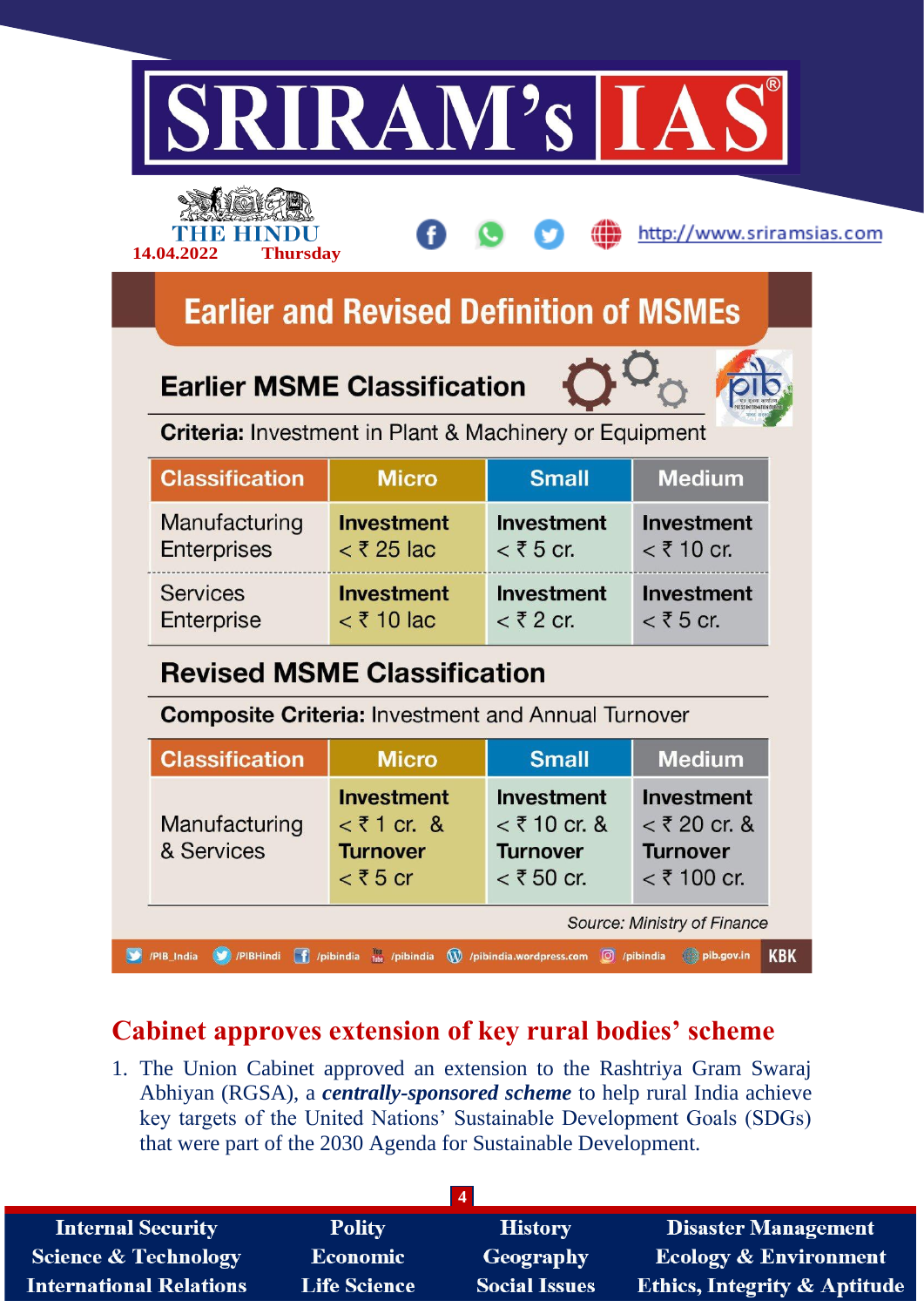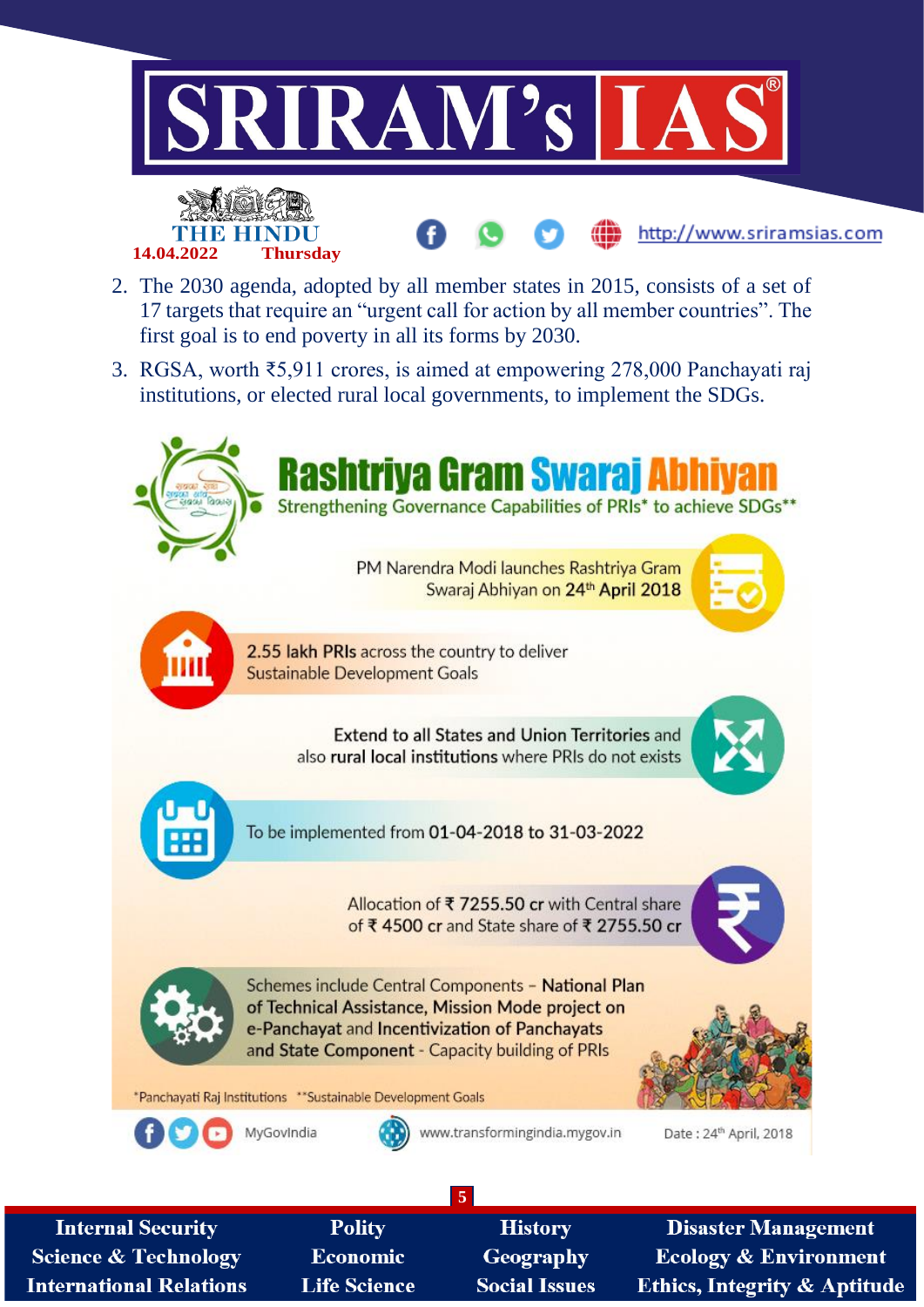

#### **The revamped RGSA**

- 1. The Cabinet meeting, chaired by Prime Minister Narendra Modi, approved the revamped RGSA to be executed from April 1, 2022, to March 31, 2026. The programme will focus on developing the "governance capabilities" of Panchayati raj institutions.
- 2. The revamped scheme, cleared by the Cabinet, focuses on SDGs in nine areas -- poverty-free and enhanced livelihood in villages, healthy villages, childfriendly villages, water-sufficient villages, clean and green villages, selfsufficient infrastructure in villages, socially secured villages, villages with good governance and engendered development in the village.

#### **Empowering PRIs for Targeting SDGs:**

- 1. Implementation and monitoring of the activities of the scheme will broadly be aligned for achieving the Sustainable Development Goals (SDGs).
- 2. Panchayats are the focal points for all the developmental activities and implementation of schemes of various Ministries/ Departments and State governments to achieve SDGs.
- 3. According to the scheme's goal plan, as panchayats have representation of "Scheduled Castes, Scheduled Tribes and women", and are "institutions closest to the grassroots", strengthening them will "promote equity and inclusiveness, along with social justice and economic development of the community".
- 4. Since the 15th Finance Commission has also enhanced grants for rural bodies, "resources can't be an excuse for lagging in SDGs anymore".

| 61                              |                     |                      |                                         |  |
|---------------------------------|---------------------|----------------------|-----------------------------------------|--|
| <b>Internal Security</b>        | <b>Polity</b>       | <b>History</b>       | <b>Disaster Management</b>              |  |
| <b>Science &amp; Technology</b> | Economic            | Geography            | <b>Ecology &amp; Environment</b>        |  |
| <b>International Relations</b>  | <b>Life Science</b> | <b>Social Issues</b> | <b>Ethics, Integrity &amp; Aptitude</b> |  |